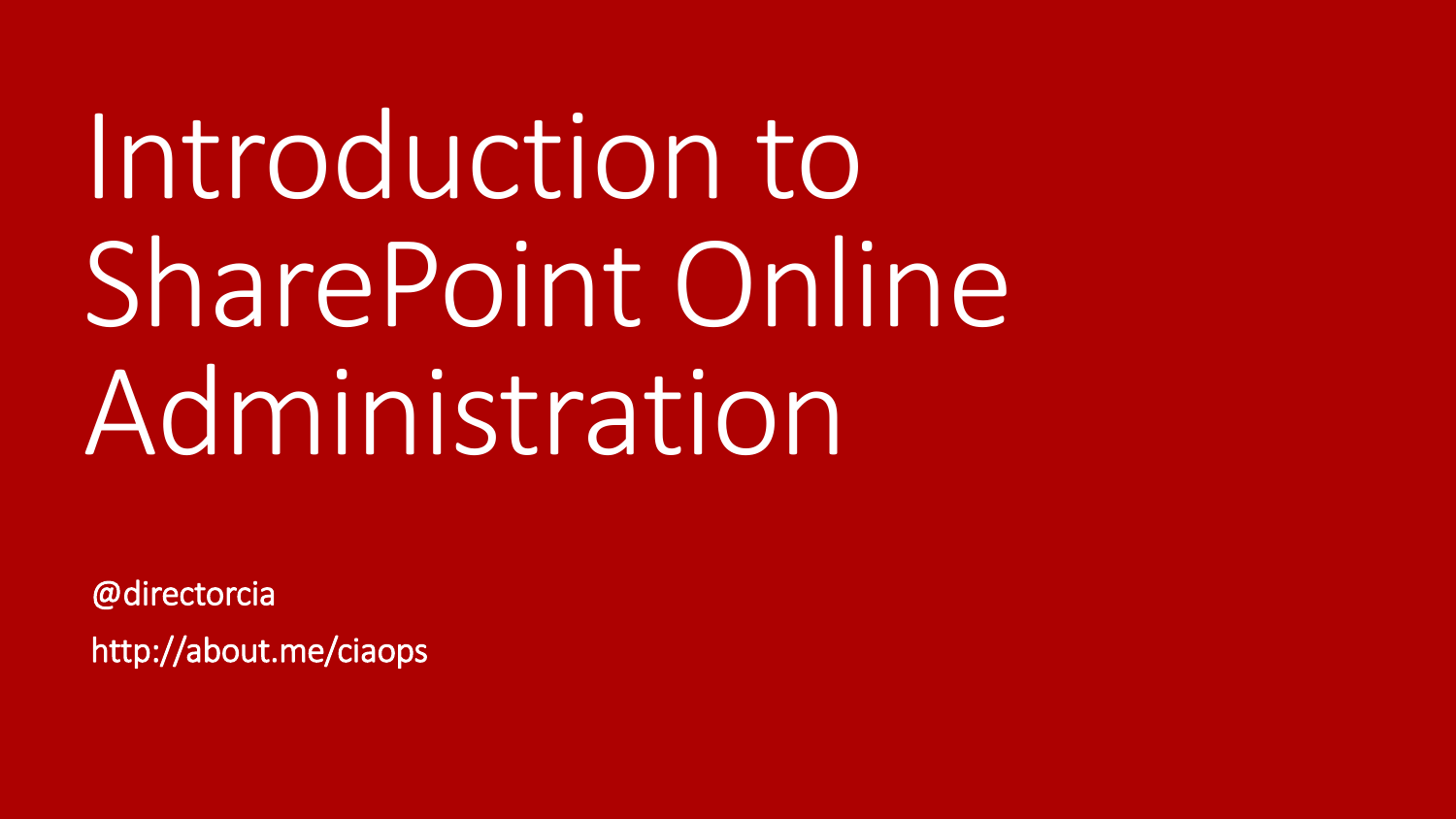# SharePoint Overview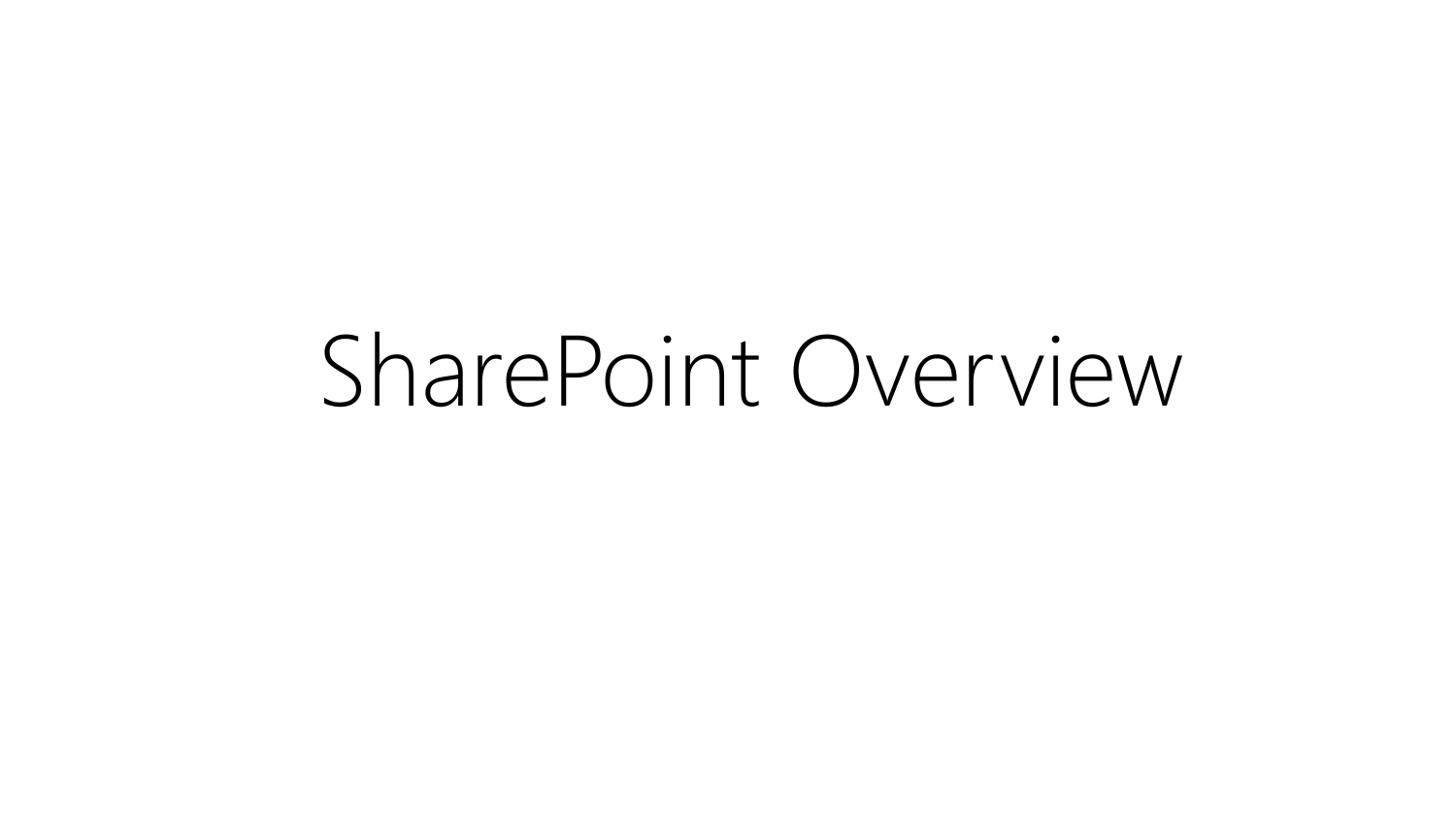# A brief overview of SharePoint

- -Released before 2000
- -Typically 2 versions
	- Foundation
	- Enterprise
- Also need an Office Online server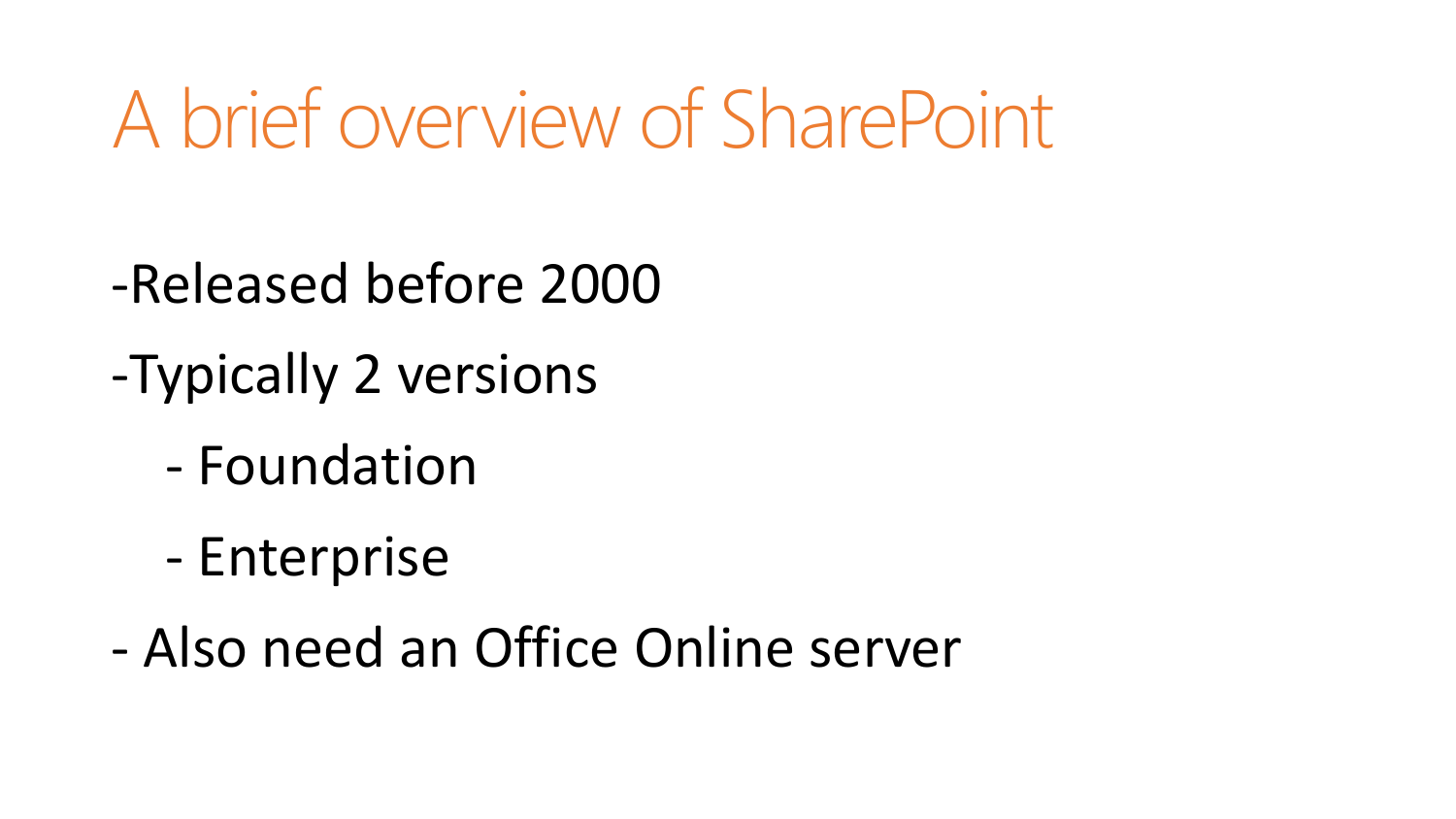# SharePoint dependencies

- -Requires:
	- IIS
	- SQL
	- Windows Server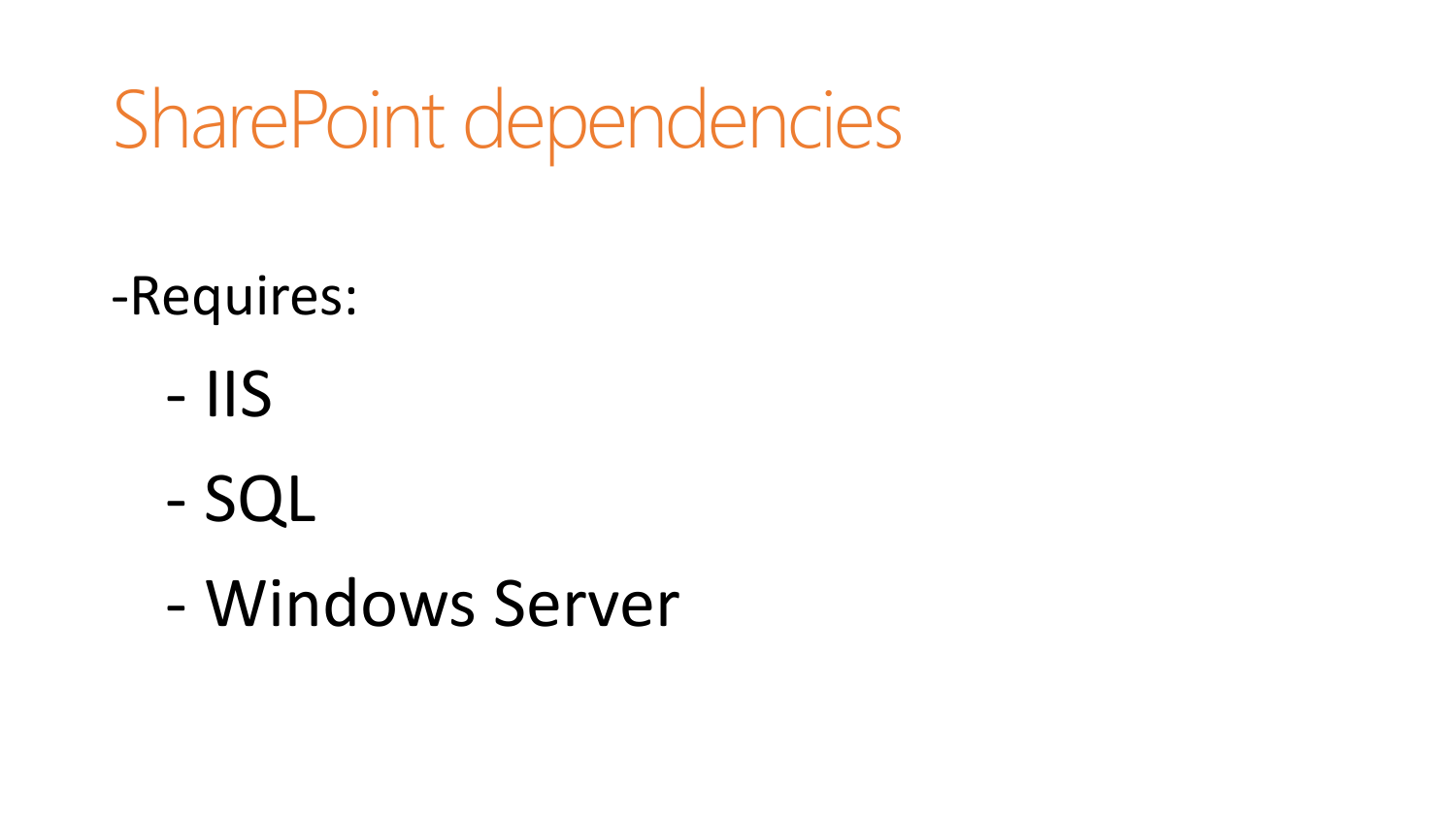# SharePoint setup

-Typical Farm configuration:



Front end Web Server



Clustered front end server



Back end Database Server



Clustered Database Server



Indexing server  $\Box$  Office Online

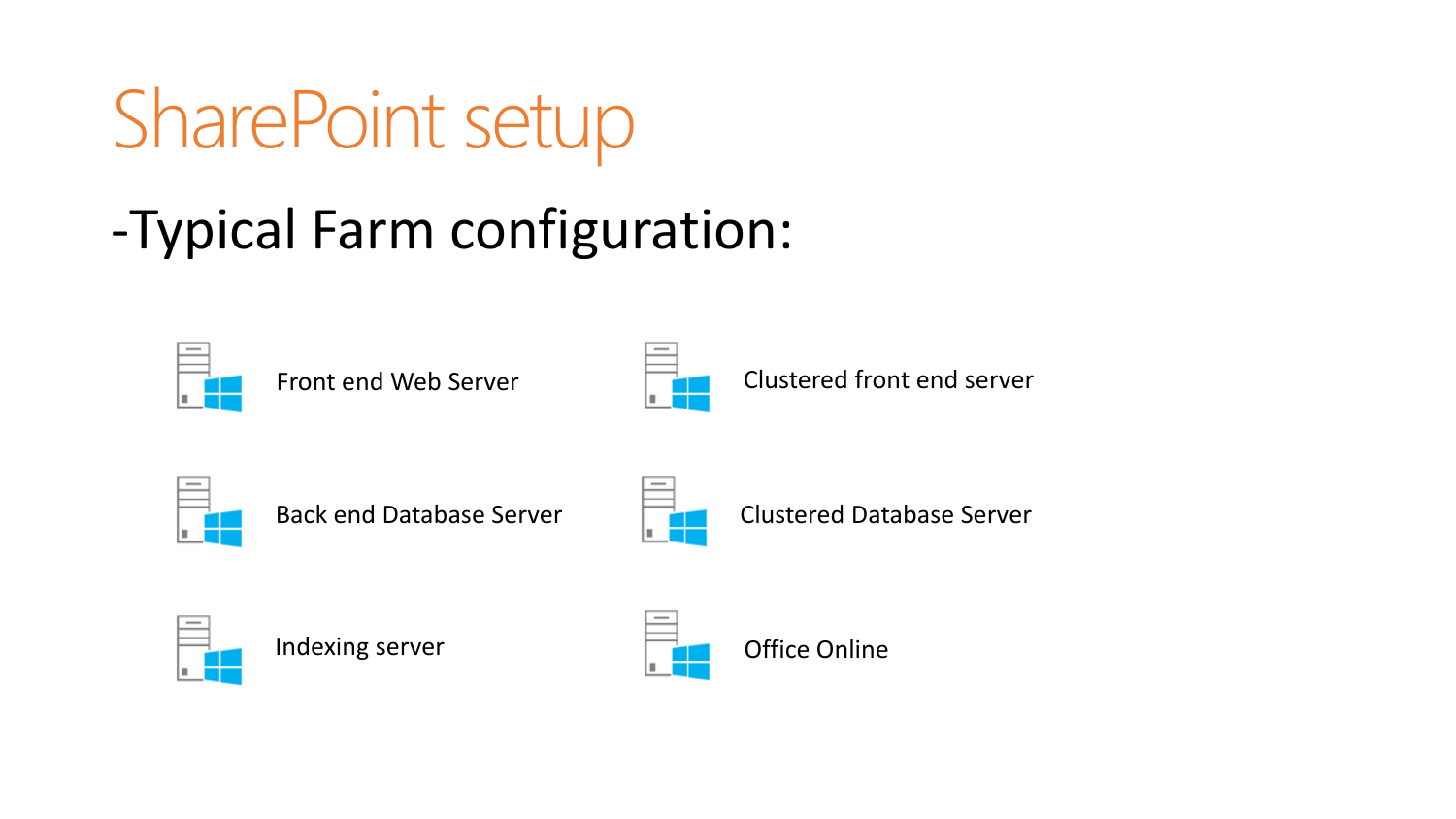# Office 365 – includes SharePoint Online

- SharePoint Enterprise Server
- Office Online
- Yammer
- Power BI
- Delve
- Features available depend on plan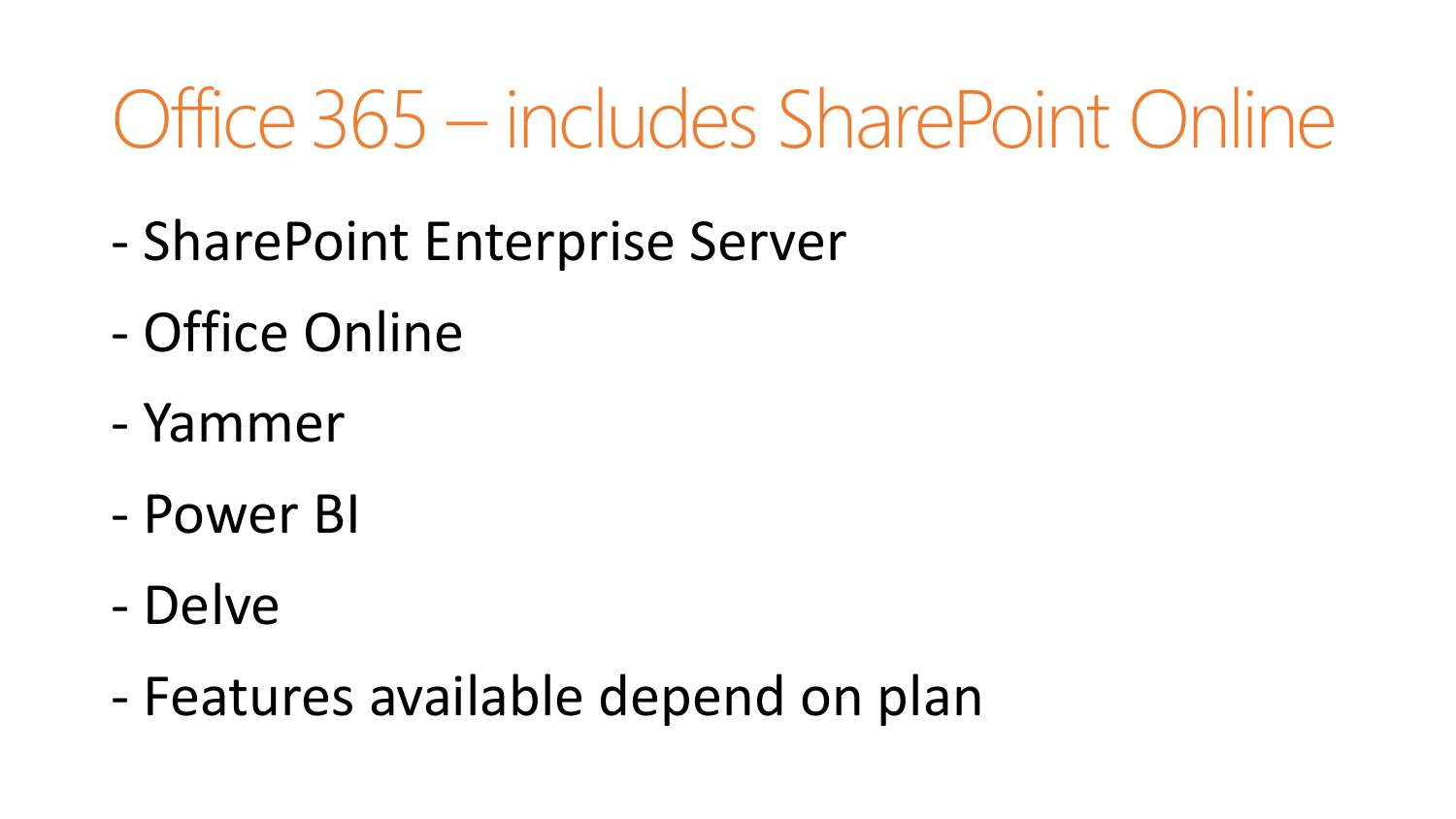# SharePoint Online Essentials

- SharePoint Online Plan 1 (SPO1)
	- Document libraries, calendars, contacts, tasks, subsites, OneDrive for Business, etc

- SharePoint Online Plan 2 (SPO2)
	- SPO 1 + Excel Services + Access Services + InfoPath Services + eDiscovery + etc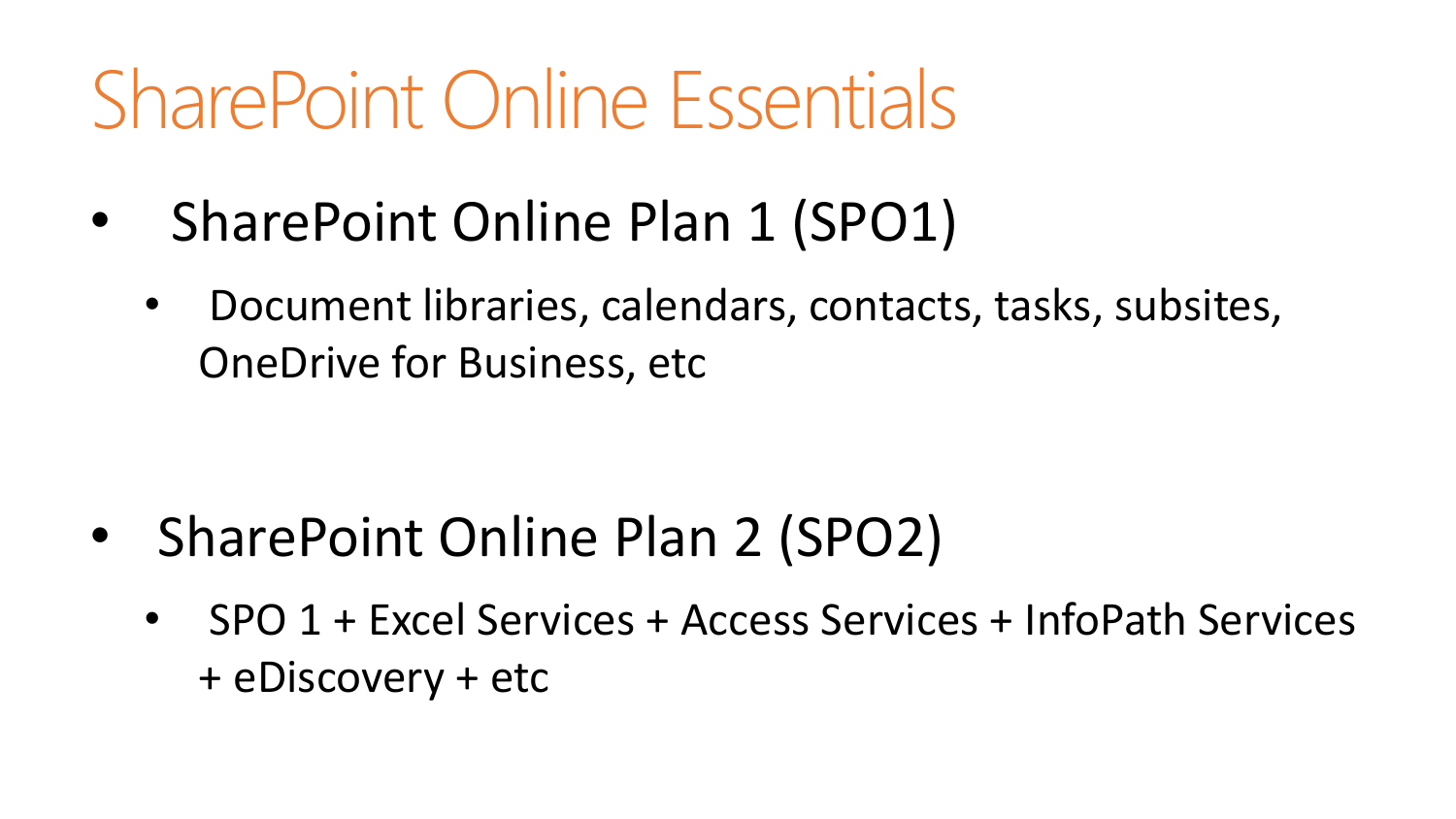# Office 365 storage limits

#### - All plans:

- 1 TB + 0.5GB per licensed user\* pooled Team Site (increasing to 1TB + 0.5GB)
- 5 TB OneDrive for Business per licensed user\* (increasing to unlimited)
- Can purchase additional storage for Team Sites
- 1 TB max limit per Site Collection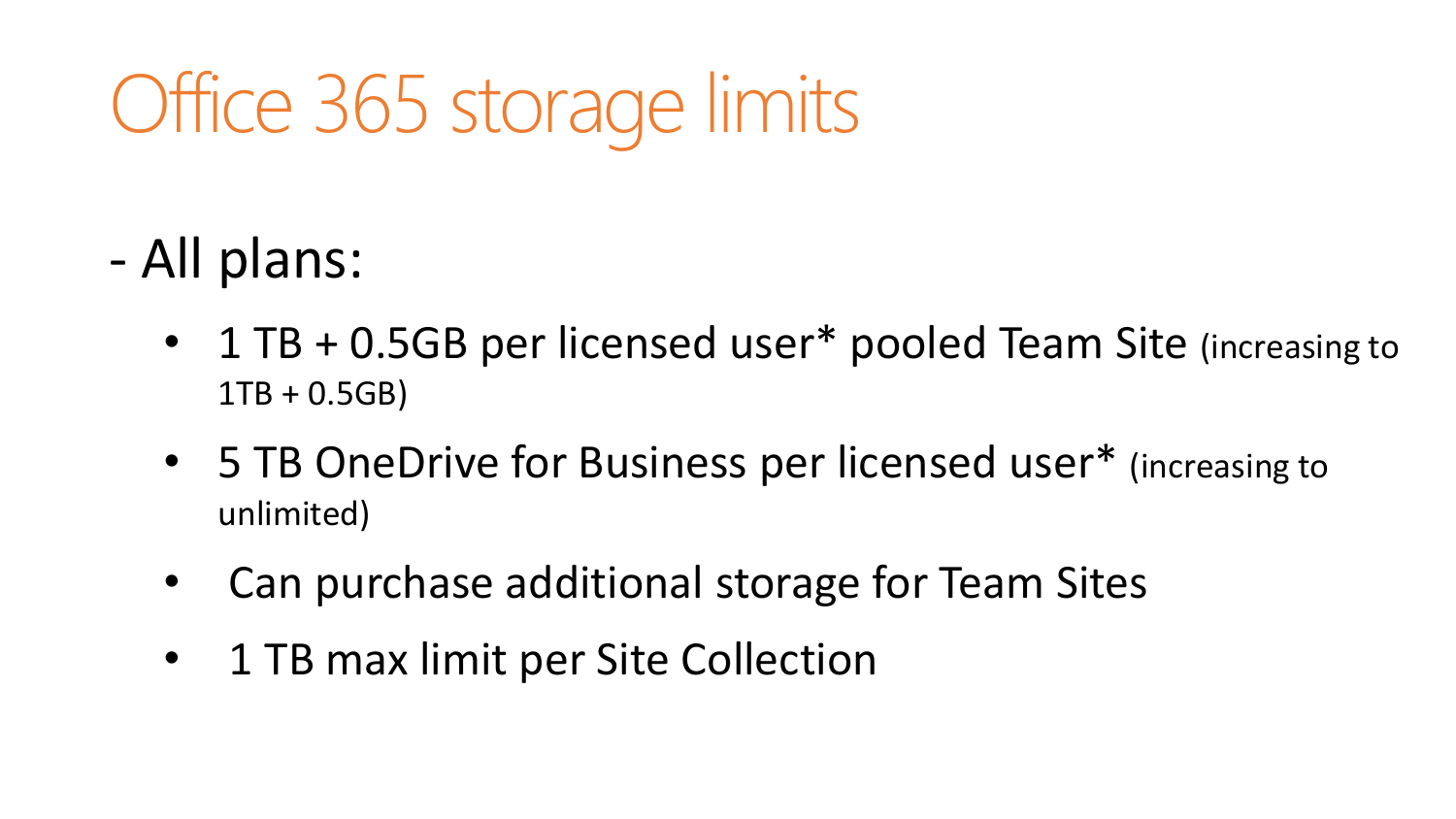# SharePoint Site Collections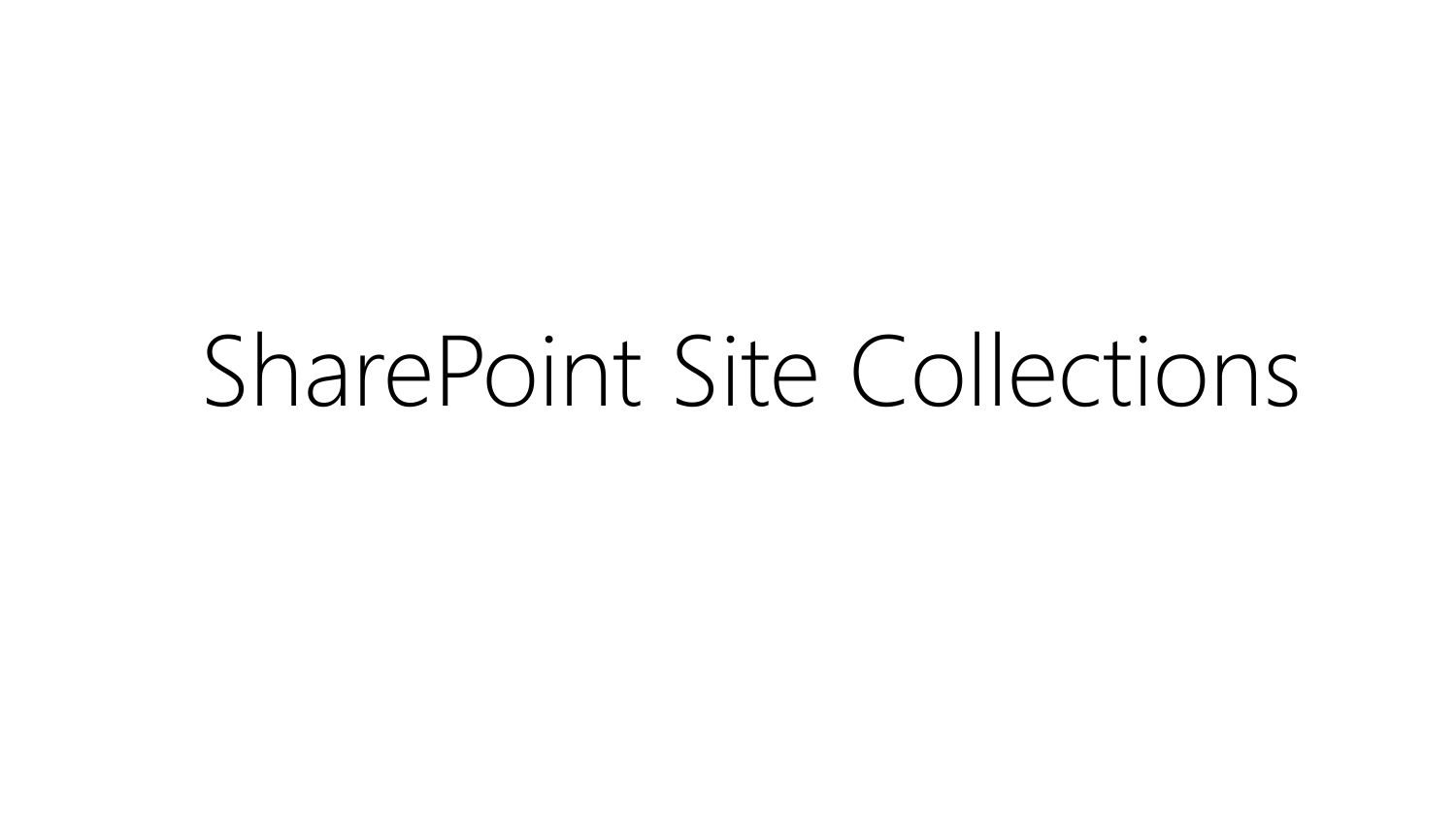# Site Collections

- A site collection is just a container for a collection of web sites
- A security boundary
- A container for third party apps
- A container for certain enabled SharePoint features
- In Office 365 you start with a few default site collections but can add more
- In older Office 365 tenants also have 1 external site collection
- Site Collections typically contain Team Sites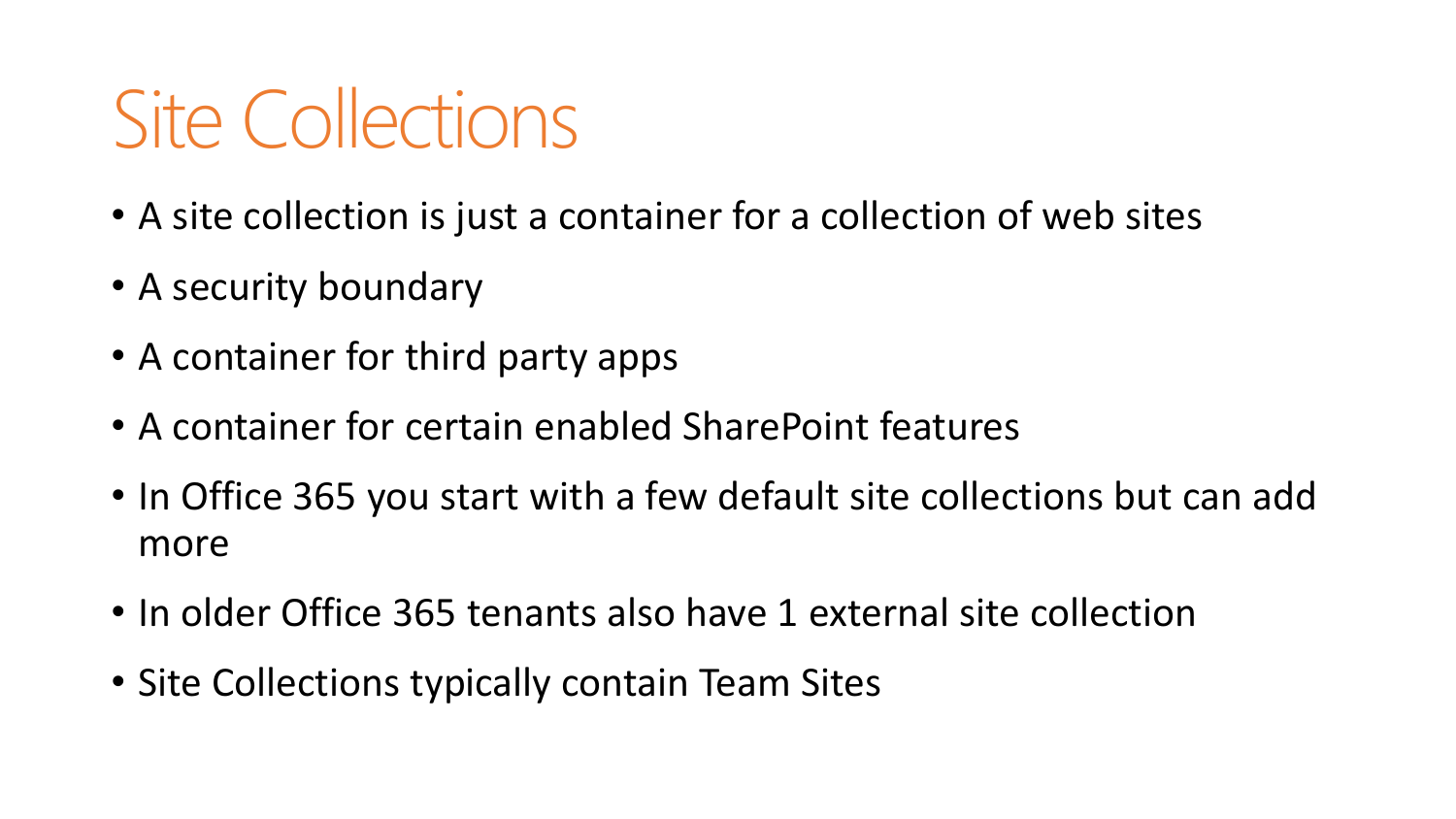# **Site Collection**

#### **Farm Administrator**

#### **Central Administration**

#### **Tenant Administration**

**Site Site Site** Collection Collection Collection Admin Admin **Admin** 

**KAN** 



Administered by Microsoft Administered by Customer and/or Partner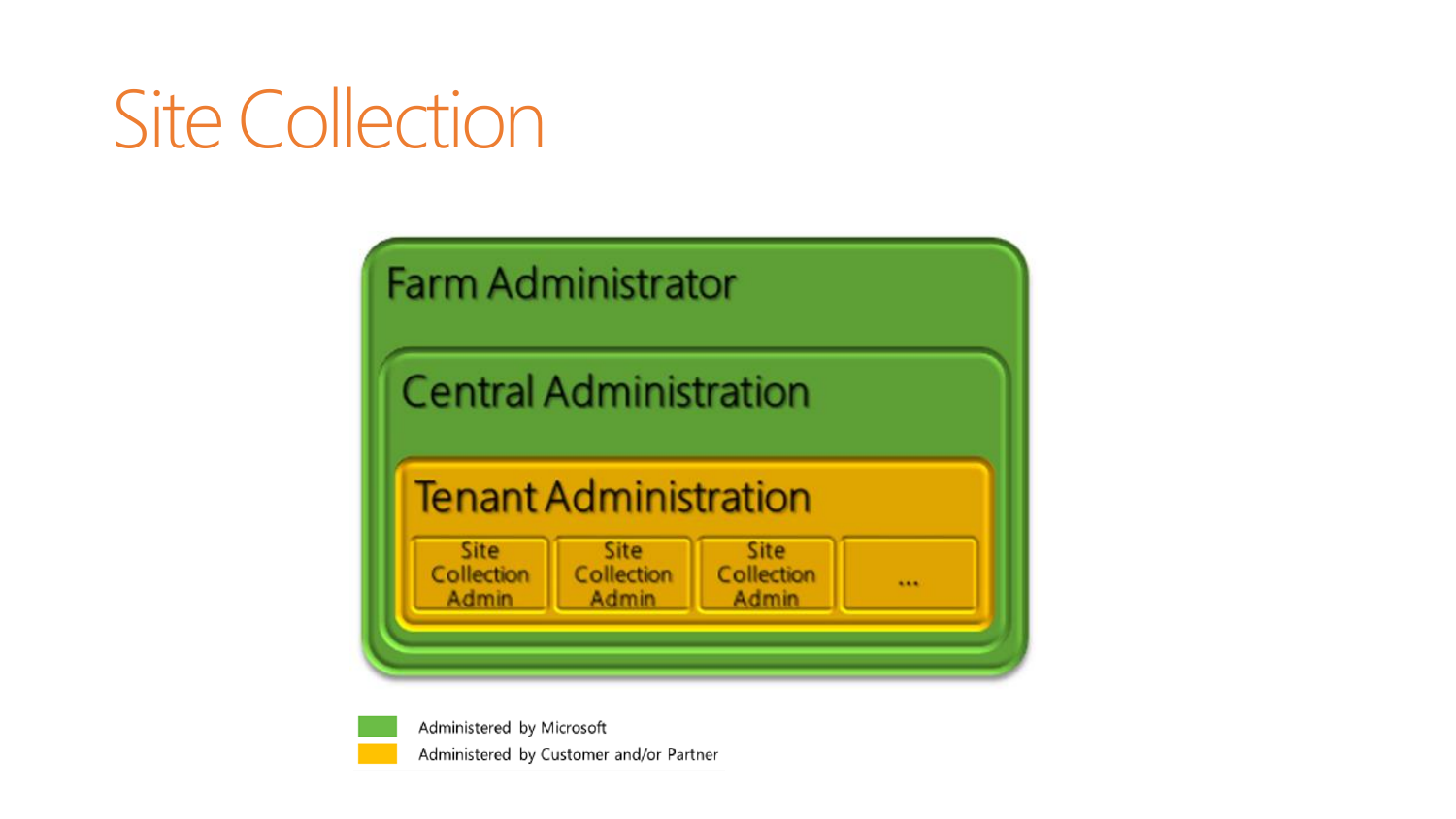### Structure

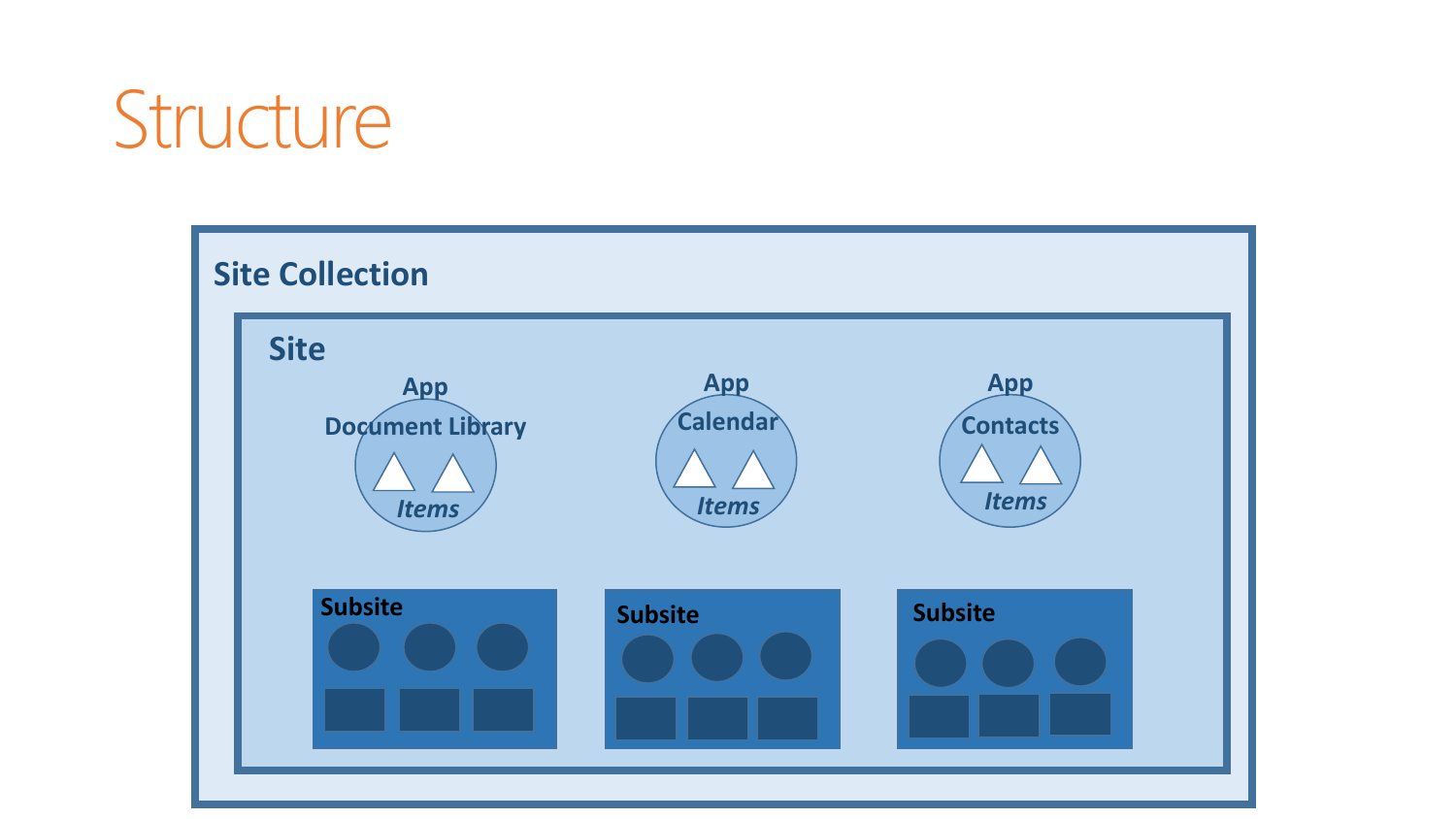# Demo Site Collections and Sites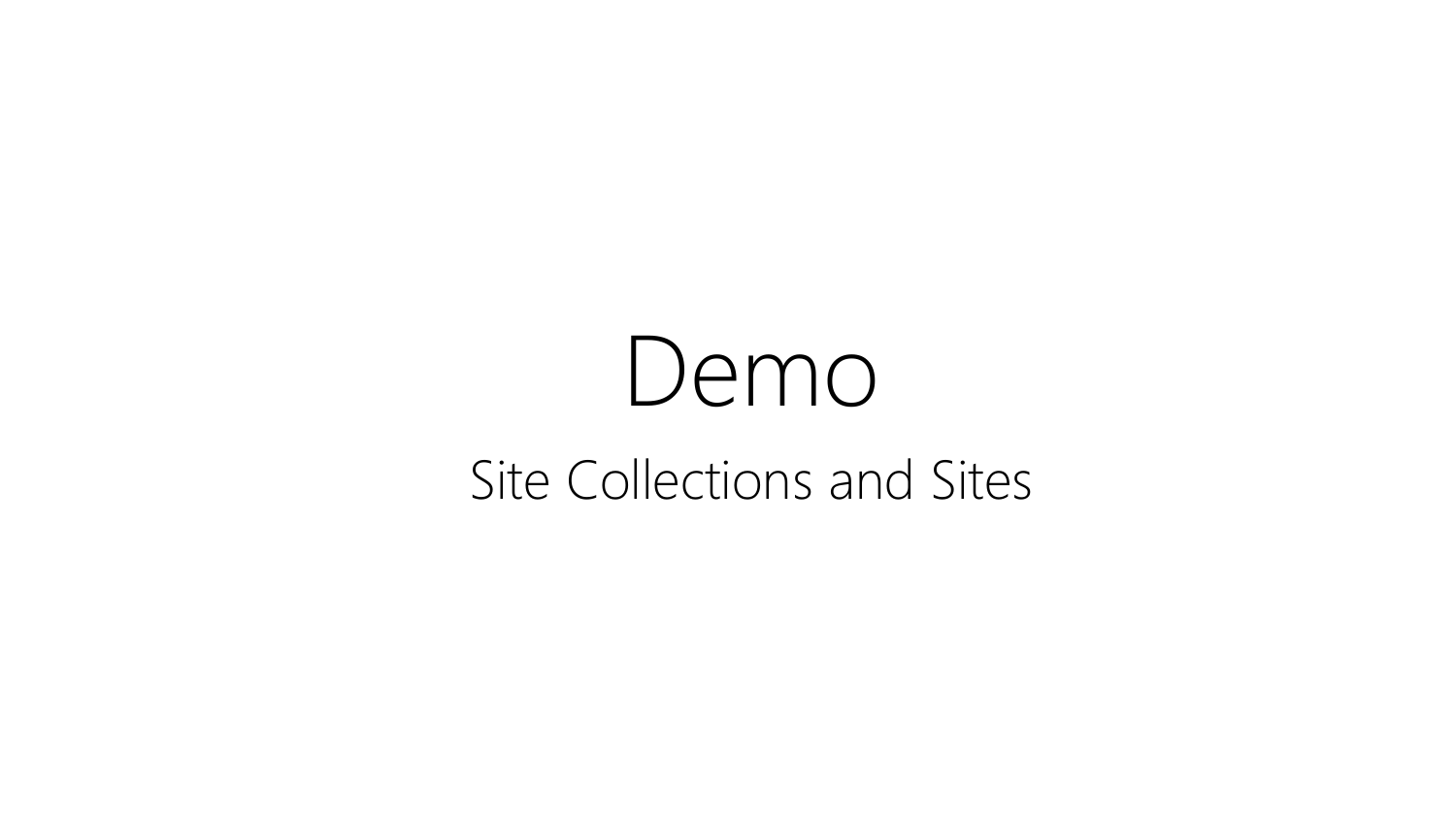### Permission Basics

- Very similar to file based permissions
- Can assign permissions to most things in SharePoint, right down to the item level
- Can assign an individual user rights at any location
- Better practice is to assign rights to SharePoint groups and add users to these groups
- SharePoint 2013 has added a simpler 'Share With' method to assign rights
- Can share information with anyone with an email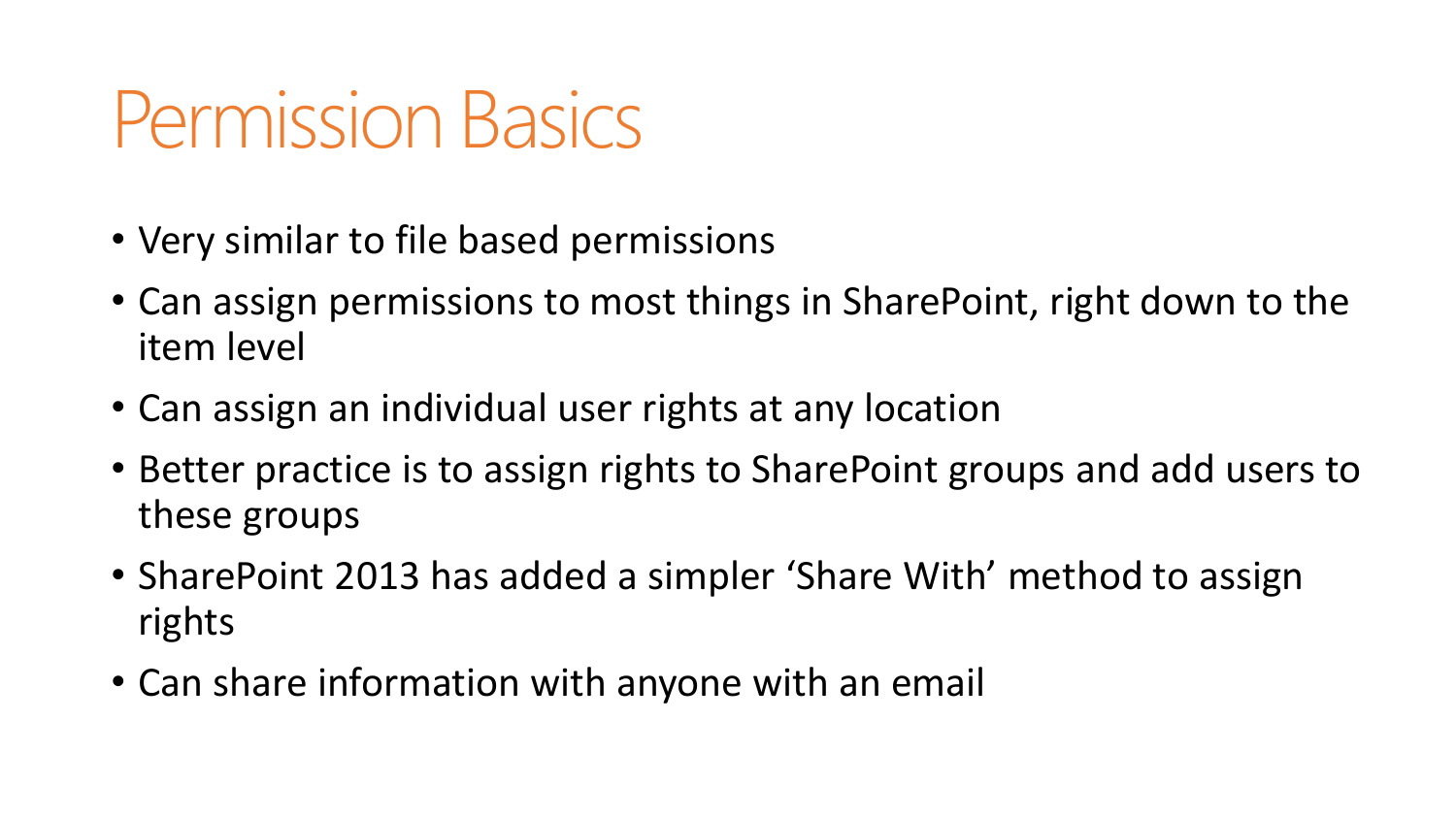### Permission flow

**Inherit by default**

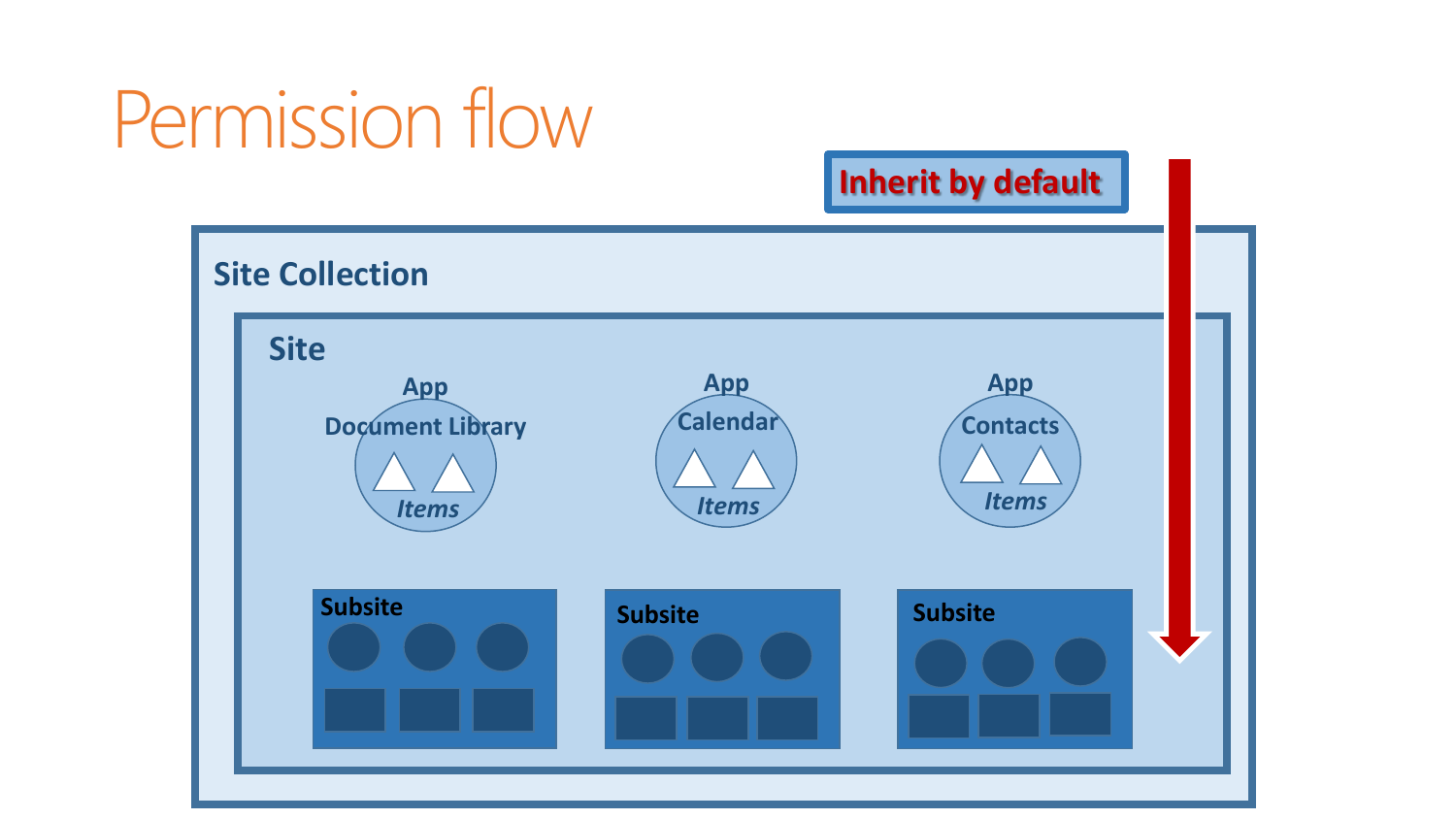## Site Collection level

- Can set a single primary site collection administrator
- Can set multiple secondary site collection administrators
- All site collection administrators have full rights through everything in site
- Site collection administrator rights are unaffected by any rights set with the site collection
- Location to assign rights for external (non-Office 365) users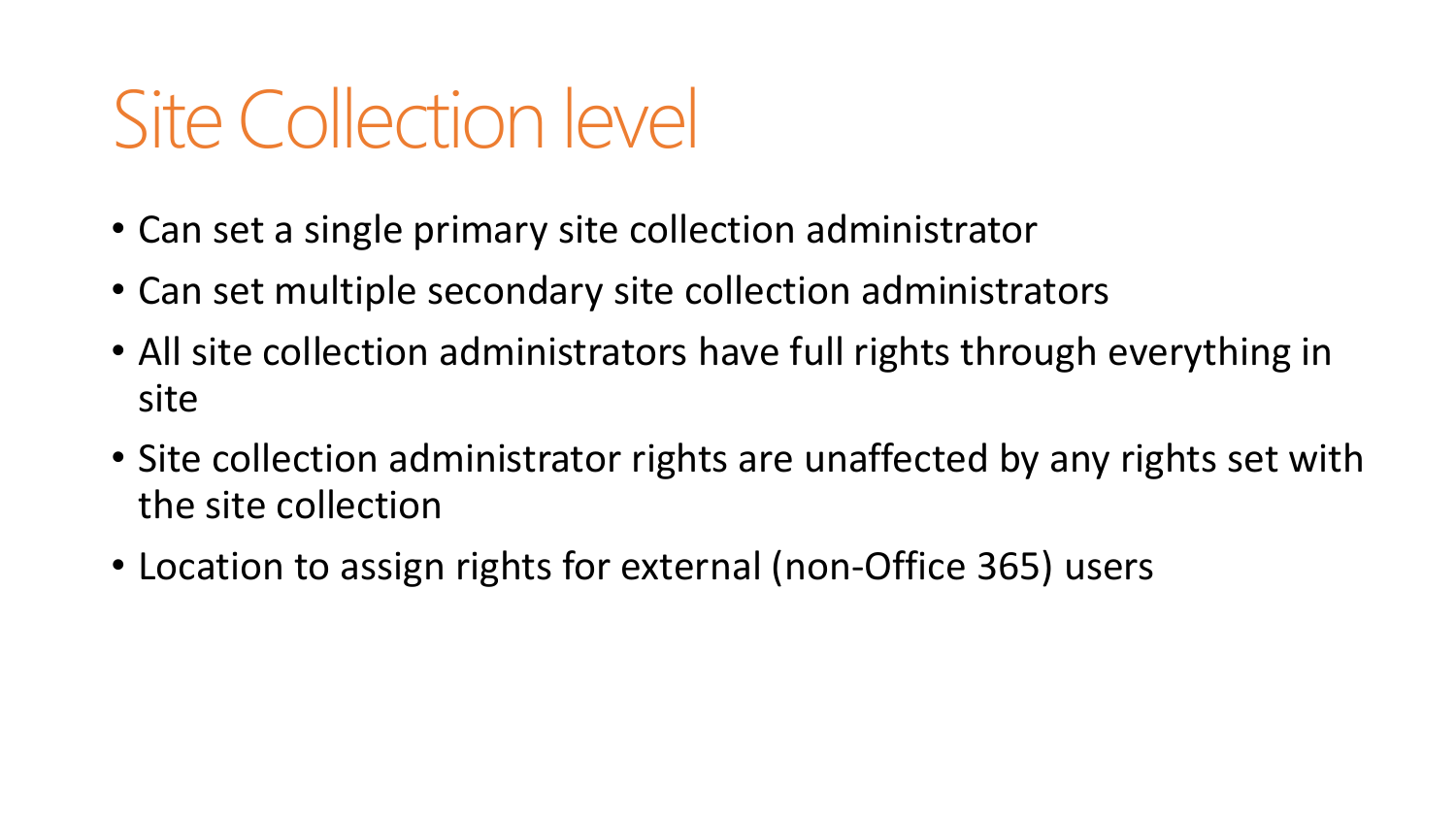# Demo High Level Permissions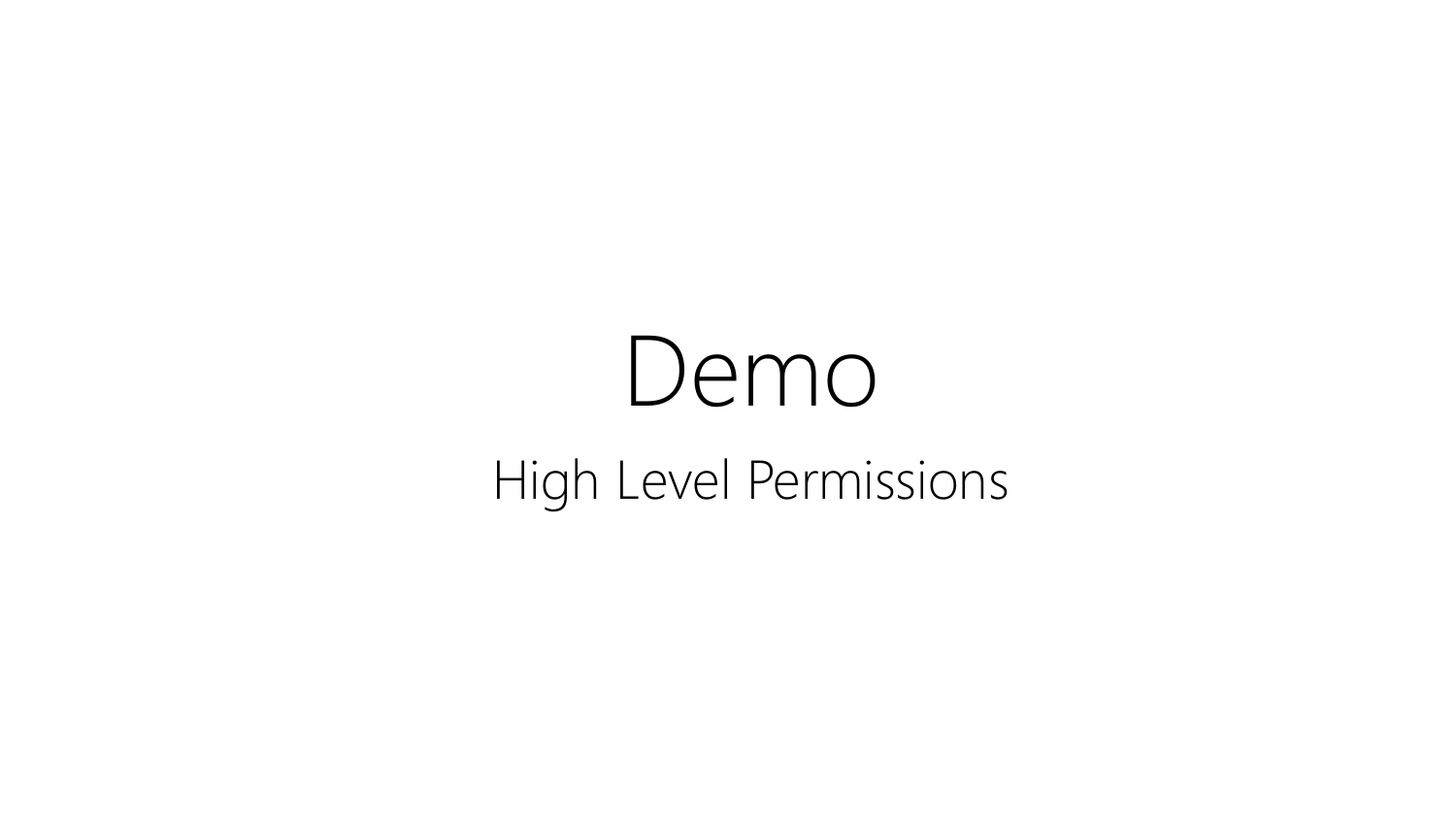## Site (Sub-Site) level

- Site and sub site inherit permissions by default
	- Inheritance can be broken and individual rights assigned
- If enabled at Site Collection level, can share site with external users
	- Provides contribute rights by default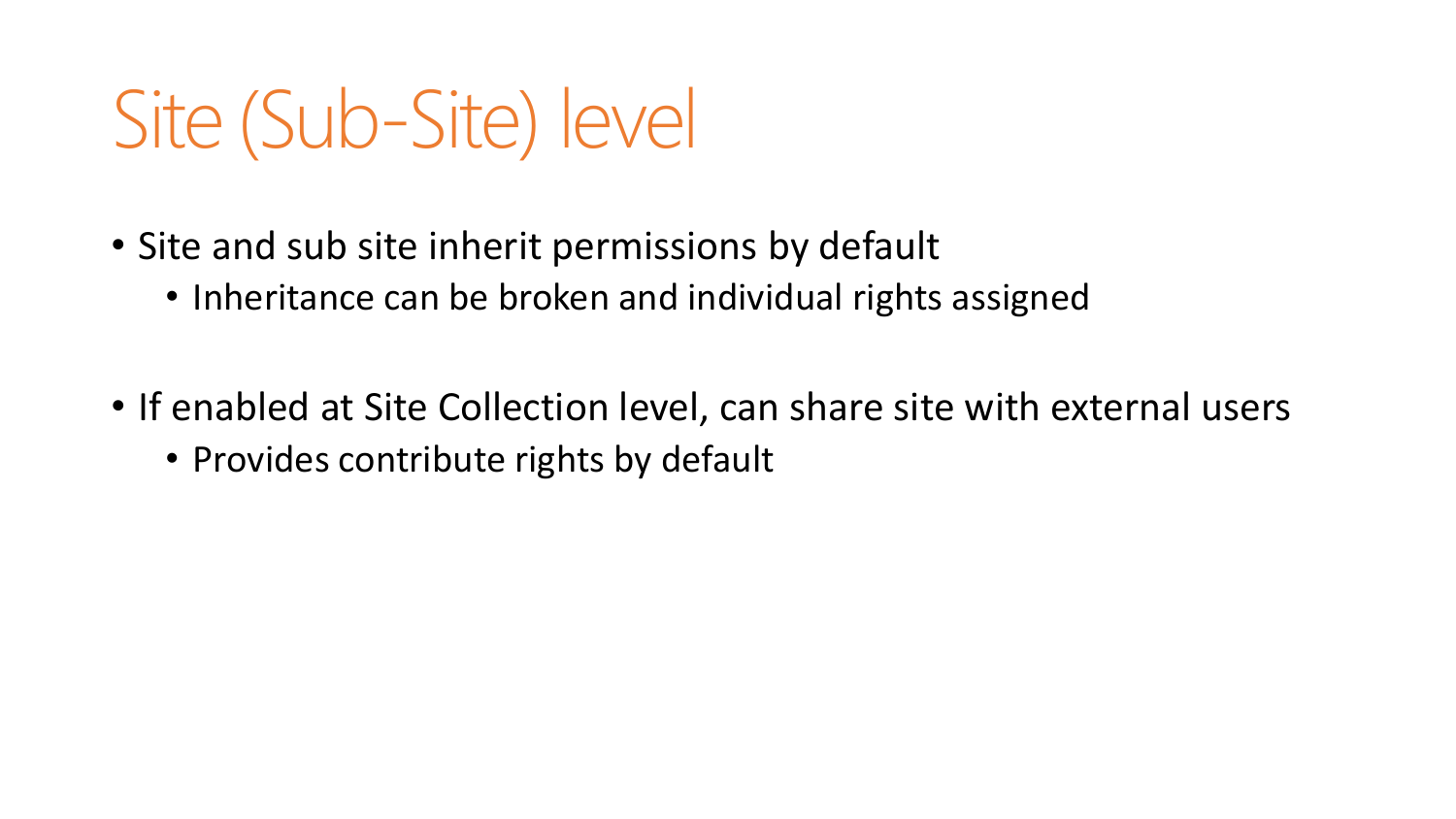

- An app within a site inherits sites permissions
	- Inheritance can be broken and individual rights assigned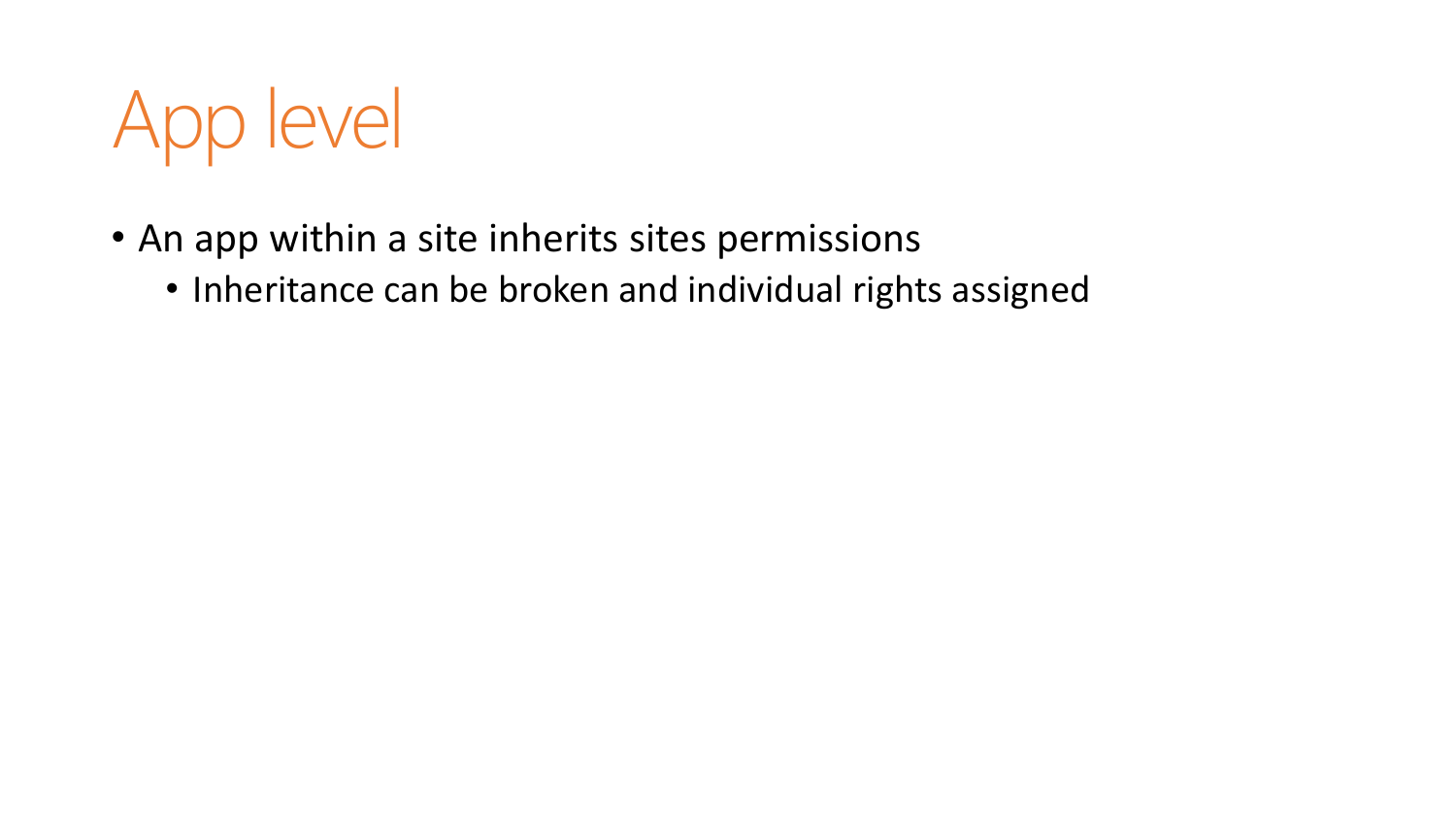### Item level

- An item within an app inherits permissions from app
	- Inheritance can be broken and individual rights assigned
- If enabled at Site Collection level, can share site with external users
	- Provides contribute rights by default
- If enabled at Site Collection level, can share a link to an item for external users
	- Provides contribute rights by default
- If enabled at Site Collection level, can share an anonymous access view or edit link to an item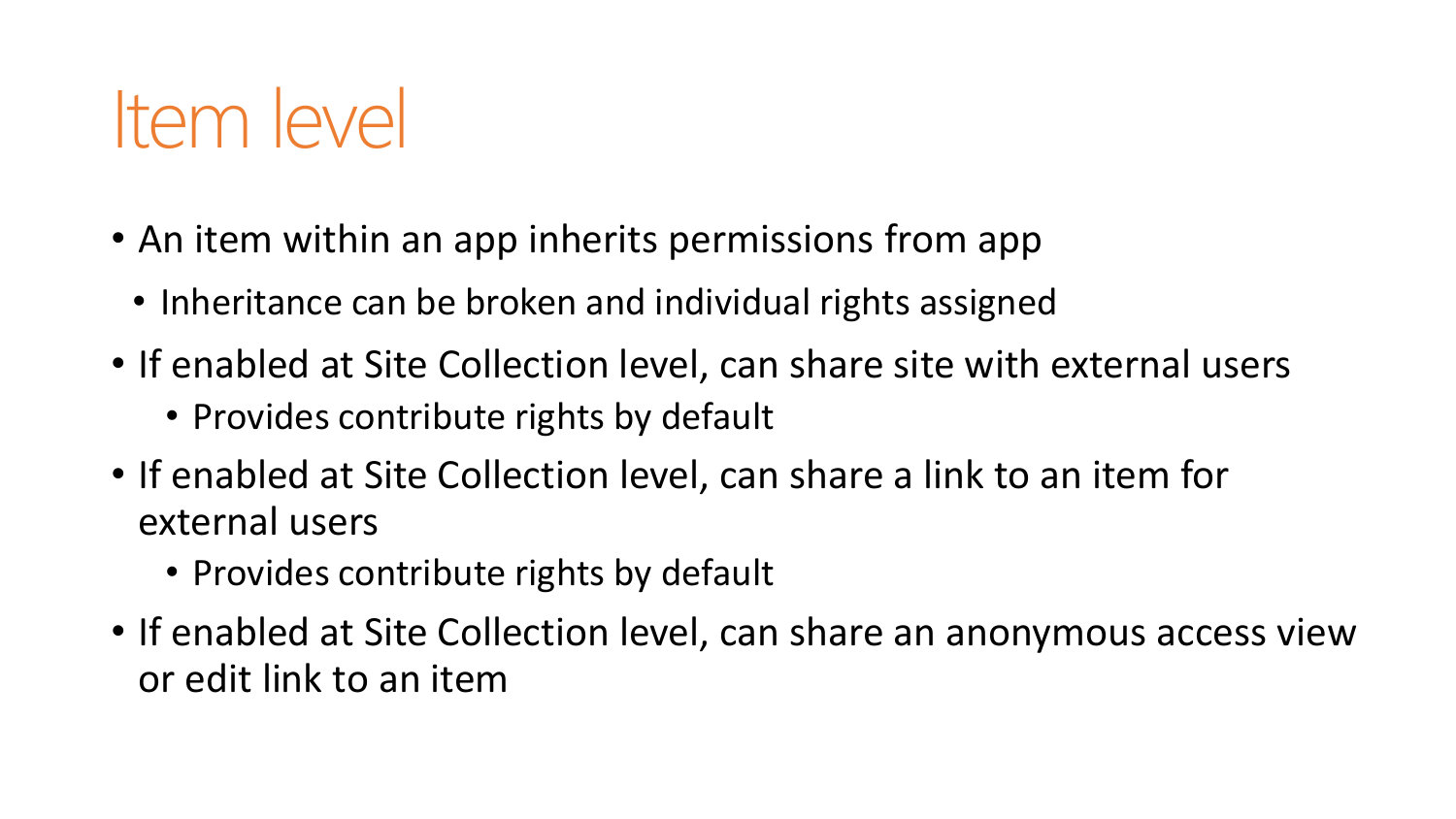# Demo Lower Level Permissions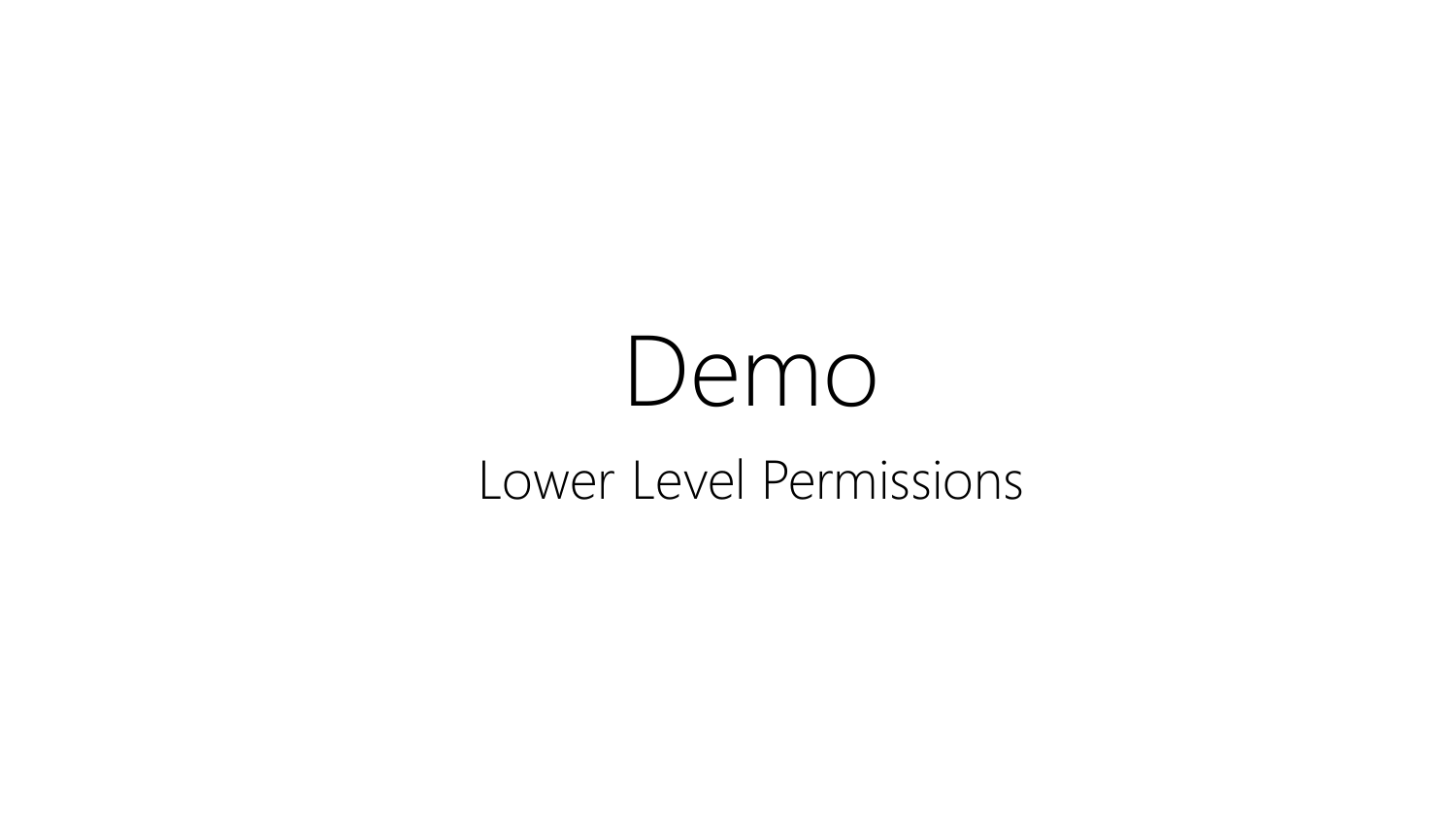### Best practices

- Understand how to structure SharePoint for best results.
- Break information up and store in different SharePoint locations, whether that be sites, sub-sites or apps.
- Remember that SharePoint permissions inherit by default and all users get contribute rights to first team site initially.
- Set and manage permissions at the highest level. Avoid using item level permissions.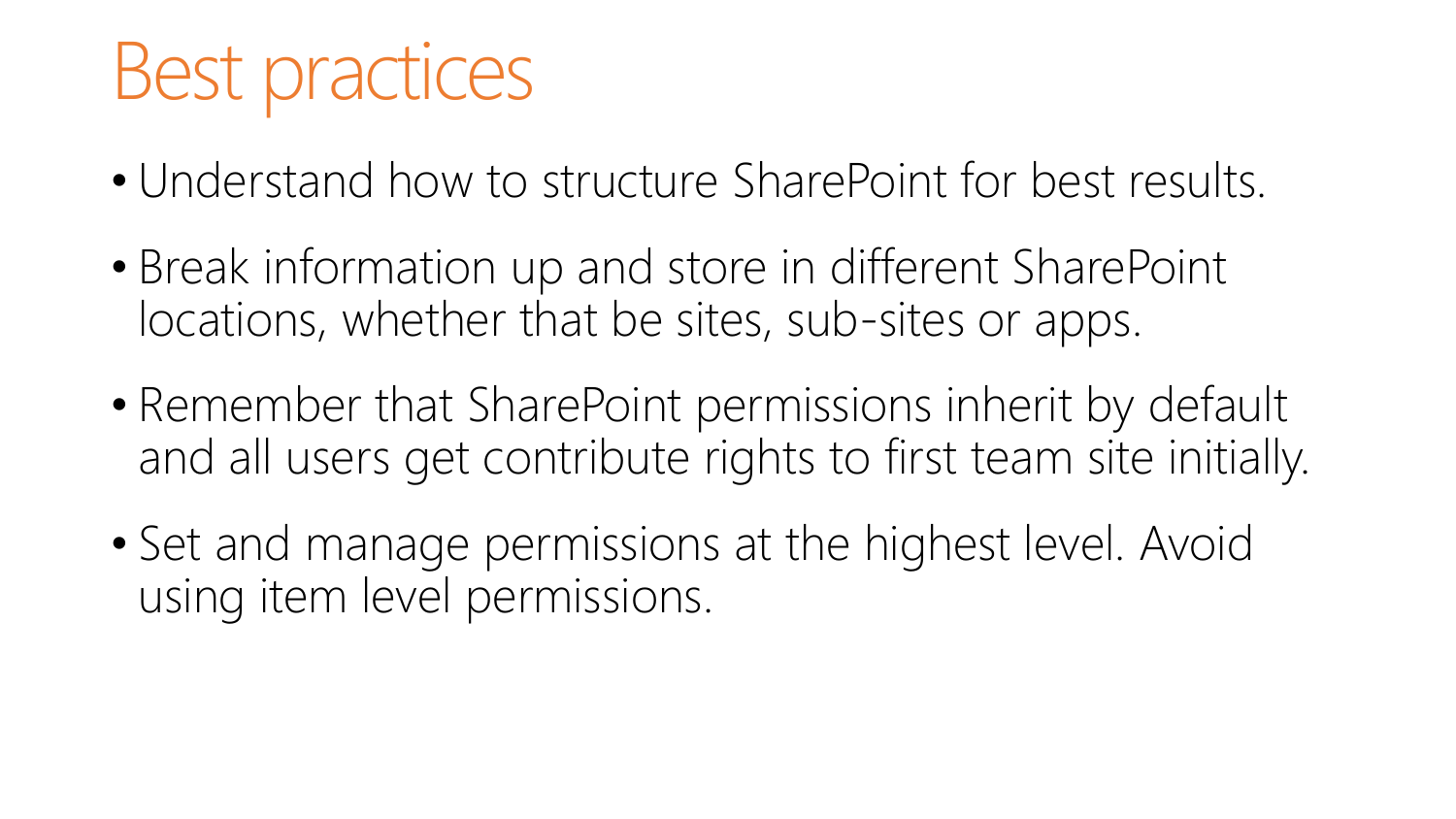# Take aways

- SharePoint is a tool, like any Office application.
- SharePoint is a central part of Office 365. Knowledge about is thus CRITICAL for resellers.
- SharePoint is more than just files and folders.
- SharePoint typically means a change in approach is required.
- Keep management as simple as possible.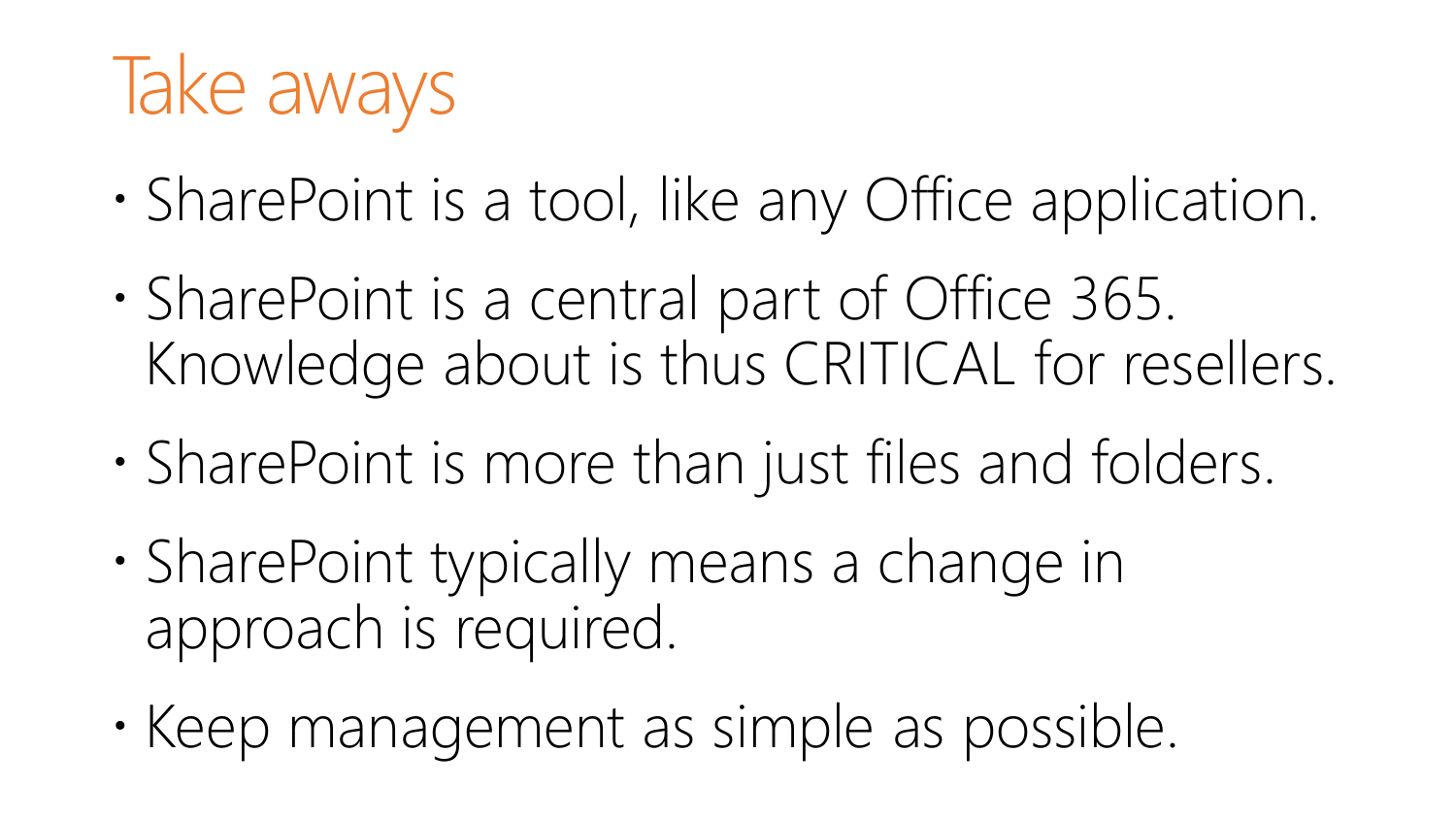### Resources

- Free 23 part SharePoint email course http://bit.ly/gs-spo
- SharePoint Online Planning Guide for Office 365 http://office.microsoft.com/en-us/office365-sharepoint-online-enterprisehelp/sharepoint-online-planning-guide-for-office-365-enterprise-andmidsize-HA101988931.aspx
- Organise documents and sites in Office 365- https://support.office.com/enus/article/Organize-documents-and-sites-in-Office-365-1a36030f-3e54-4c43- 8401-b7bcd0d1c16b
- SharePoint Online Service descriptions https://technet.microsoft.com/enus/library/jj819267.aspx
- Understanding permissions levels -

https://support.office.com/client/Understanding-permission-levels-87ecbb0e-6550-491a-8826-c075e4859848